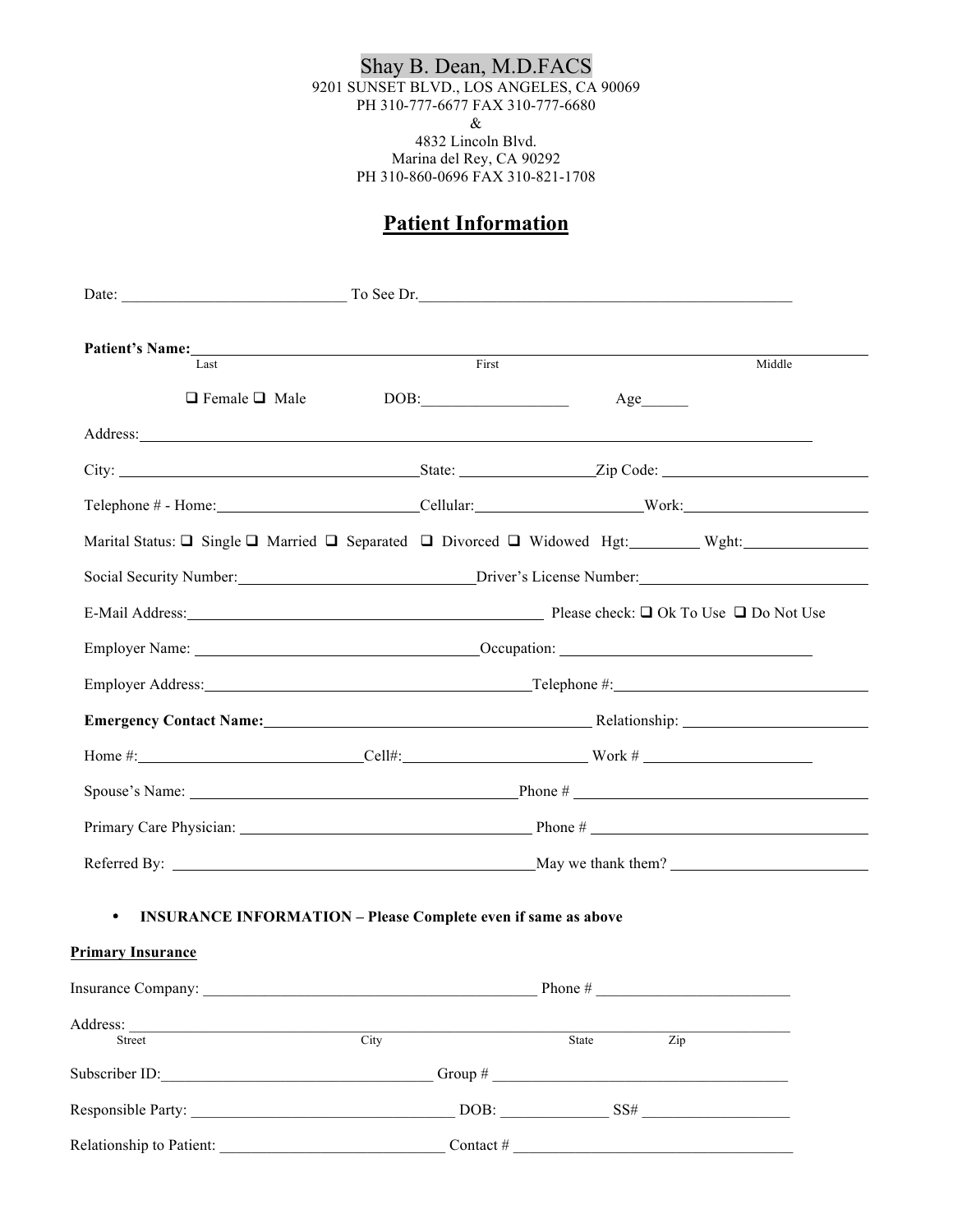### **Secondary Insurance**

| Address: Street City State Zip                                                                                                                                                                                       |  |  |
|----------------------------------------------------------------------------------------------------------------------------------------------------------------------------------------------------------------------|--|--|
| Subscriber ID: $\_\_\_\_\_\_\_\_\_$ Group # $\_\_\_\_\_\_\_\_\_$                                                                                                                                                     |  |  |
| Responsible Party: $\qquad \qquad$ DOB: $\qquad \qquad$ SS# $\qquad \qquad$ SS#                                                                                                                                      |  |  |
|                                                                                                                                                                                                                      |  |  |
| Is this office visit a work related injury? ___Yes ___No Date of Injury: __________________________                                                                                                                  |  |  |
| Workman's Compensation Insurance: Phone #                                                                                                                                                                            |  |  |
| Is this an auto or personal injury: Yes No Date of Injury: 1998                                                                                                                                                      |  |  |
|                                                                                                                                                                                                                      |  |  |
| Do you have an Advance Healthcare Directive? Yes No<br>If you would like Advance Healthcare Information:<br>Caring Connections 1700 Diagonal Road, Suite 625, Alexandria VA 22314<br>www.caringinfo.org 800-658-8898 |  |  |

### PATIENT'S AUTHORIZATION TO RELEASE MEDICAL INFORMATION AND CLAIM PAYMENT AUTHORIZATION:

I hereby authorize the above facility to release any information regarding services by the facility for insurance purposes. In addition I authorize and direct payment checks for benefits due me for the services rendered by the above named facility to be made directly to the facility, regardless of my insurance benefits, if any; I understand I am financially responsible for the fees for the services rendered.

Signature Date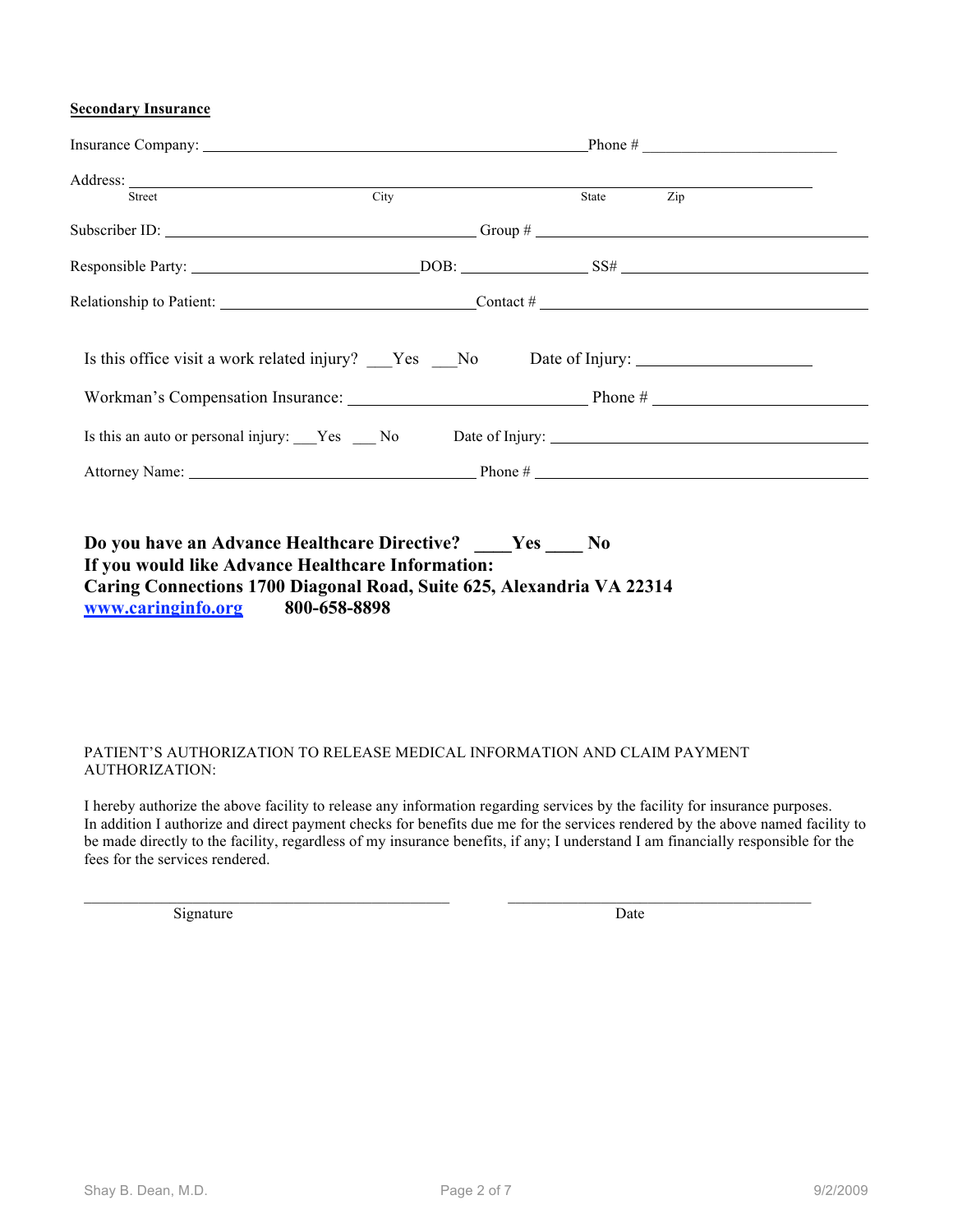What is your reason for visit?\_

## *Symptoms Check (√) symptoms you currently have or have had in the past year*

| <b>GENERAL</b>                   | <b>GASTROINTESTINAL</b>     | EYE, EAR, NOSE, THROAT       | <b>MEN only</b>                 |
|----------------------------------|-----------------------------|------------------------------|---------------------------------|
| $\Box$ Chills                    | $\Box$ Appetite poor        | $\Box$ Bleeding gums         | $\Box$ Breast lump              |
| $\Box$ Depression                | $\Box$ Bloating             | $\Box$ Blurred vision        | $\Box$ Erection difficulties    |
| $\Box$ Dizziness                 | $\Box$ Bowel changes        | $\Box$ Crossed eyes          | $\Box$ Lump in testicles        |
| $\Box$ Fainting                  | $\Box$ Constipation         | $\Box$ Difficulty swallowing | $\Box$ Penis discharge          |
| $\Box$ Fever                     | $\Box$ Diarrhea             | $\Box$ Double vision         | $\Box$ Sore on penis            |
| $\Box$ Forgetfulness             | $\Box$ Excessive hunger     | $\Box$ Earache               | $\Box$ Other                    |
| $\Box$ Headache                  | $\Box$ Excessive thirst     | $\Box$ Hay fever             | <b>WOMEN</b> only               |
| $\Box$ Loss of Sleep             | $\Box$ Gas                  | $\Box$ Hoarseness            | □ Abnormal Pap Smear            |
| $\Box$ Nervousness               | $\Box$ Hemorrhoids          | $\Box$ Loss of hearing       | $\Box$ Bleeding between periods |
| $\Box$ Numbness                  | $\Box$ Indigestion          | $\Box$ Nose bleeds           | $\Box$ Breast lump              |
| $\Box$ Sweats                    | $\Box$ Nausea               | $\Box$ Persistent cough      | $\Box$ Extreme menstrual pain   |
| <b>MUSCLE/JOINT/BONE</b>         | $\Box$ Rectal bleeding      | $\Box$ Ringing in ears       | $\Box$ Hot flashes              |
| Pain, weakness, numbness in:     | $\Box$ Stomach pain         | $\Box$ Sinus problems        | $\Box$ Nipple discharge         |
| $\Box$ hips<br>$\Box$ arms       | $\Box$ Vomiting             | $\Box$ Vision – Flashes      | $\Box$ Painful intercourse      |
| $\Box$ back<br>$\Box$ legs       | $\Box$ Vomiting blood       | $\Box$ Vision - Halos        | $\Box$ Vaginal discharge        |
| $\Box$ feet<br>$\Box$ neck       | <b>CARDIOVASCULAR</b>       | <b>SKIN</b>                  | $\Box$ Other                    |
| $\Box$ shoulders<br>$\Box$ hands | $\Box$ Chest pain           | $\Box$ Bruise easily         | Date of last menstrual          |
| <b>GENITO-URINARY</b>            | $\Box$ High blood pressure  | $\Box$ Hives                 |                                 |
| $\Box$ Blood in urine            | $\Box$ Irregular heart beat | $\Box$ Itching               | Date of last                    |
| $\Box$ Frequent urination        | $\Box$ Low blood pressure   | $\Box$ Change in moles       | Pap Smear                       |
| $\Box$ Lack of bladder control   | $\Box$ Poor circulation     | $\Box$ Rash                  | Have you had a                  |
| $\Box$ Painful urination         | $\Box$ Rapid heart beat     | $\Box$ Scars                 | mammogram?                      |
|                                  | $\Box$ Swelling of ankles   | $\Box$ Sore that won't heal  | Are you pregnant?               |
|                                  | $\Box$ Varicose veins       |                              | Number of children              |

*Conditions Check (√) symptoms you currently have or have had in the past year*

| $\Box$ AIDS               | $\Box$ Chemical dependency | $\Box$ High cholesterol   | $\Box$ Prostate problem  |
|---------------------------|----------------------------|---------------------------|--------------------------|
| $\Box$ Alcoholism         | Chicken Pox<br>п           | $\Box$ HIV positive       | $\Box$ Psychiatric care  |
| $\Box$ Anemia             | $\Box$ Diabetes            | $\Box$ Kidney disease     | $\Box$ Rheumatic fever   |
| $\Box$ Anorexia           | $\Box$ Emphysema           | $\Box$ Liver disease      | $\Box$ Scarlet fever     |
| $\Box$ Appendicitis       | $\Box$ Epilepsy            | $\Box$ Measles            | $\Box$ Stroke            |
| $\Box$ Arthritis          | Glaucoma<br>П.             | $\Box$ Migraine headaches | $\Box$ Suicide attempt   |
| $\Box$ Asthma             | $\Box$ Goiter              | $\Box$ Miscarriage        | $\Box$ Thyroid problems  |
| $\Box$ Bleeding disorders | $\Box$ Gonorrhea           | $\Box$ Mononucleosis      | $\Box$ Tonsillitis       |
| $\Box$ Breast lump        | $\Box$ Gout                | $\Box$ Multiple Sclerosis | $\Box$ Tuberculosis      |
| $\Box$ Bronchitis         | $\Box$ Heart disease       | $\Box$ Mumps              | $\Box$ Typhoid Fever     |
| $\Box$ Bulimia            | $\Box$ Hepatitis           | $\Box$ Pacemaker          | $\Box$ Ulcers            |
| $\Box$ Cancer             | $\Box$ Hernia              | $\Box$ Pneumonia          | $\Box$ Vaginal infection |
| $\Box$ Cataracts          | $\Box$ Herpes              | $\Box$ Polio              | $\Box$ Venereal disease  |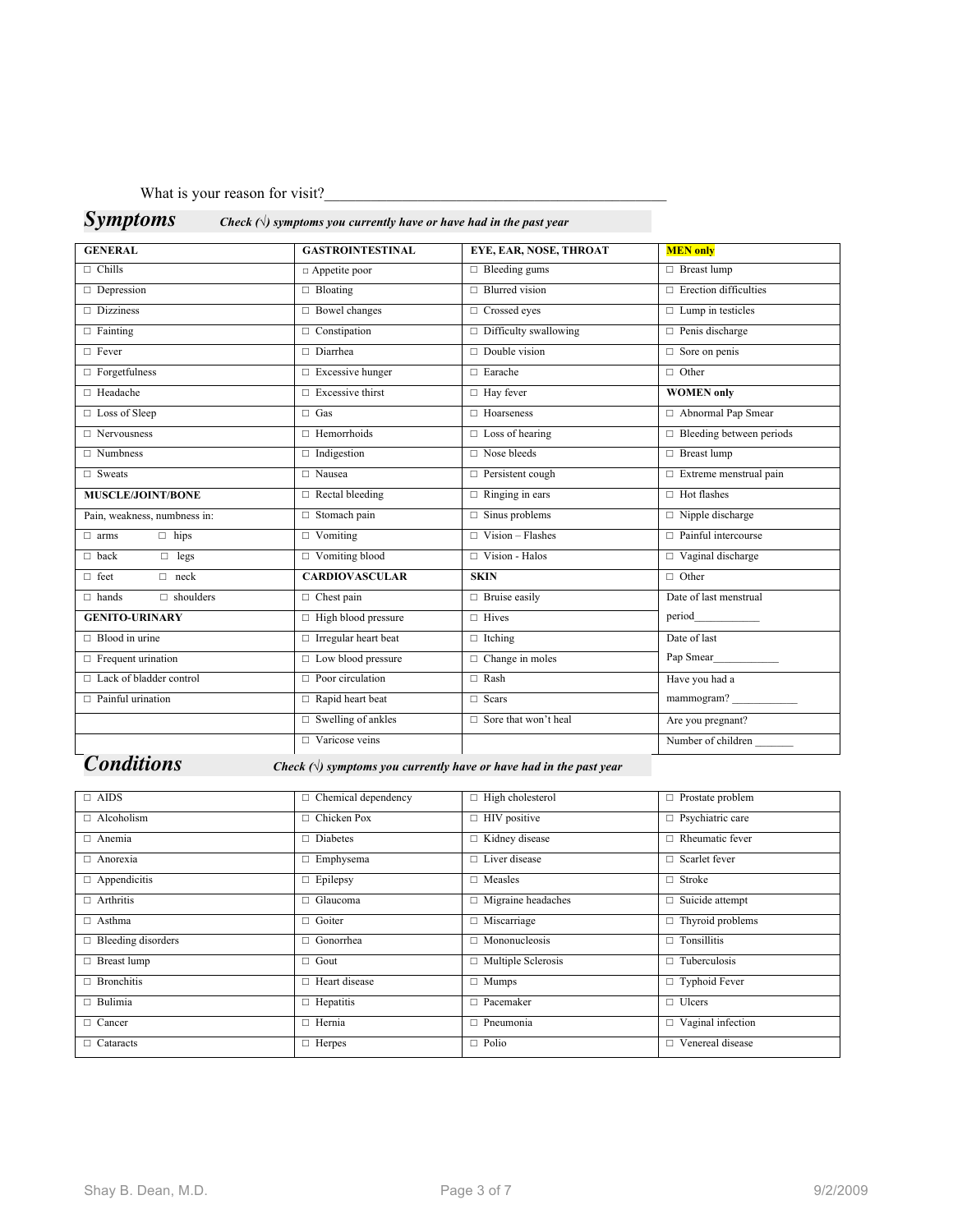

Pharmacy Name\_\_\_\_\_\_\_\_\_\_\_\_\_\_\_\_\_\_\_\_\_\_\_\_\_\_\_\_\_\_\_\_\_\_\_\_ Phone\_\_\_\_\_\_\_\_\_\_\_\_\_\_\_\_\_\_\_\_

# *Health History*

| <b>Family History</b> |     |                 | Fill in health information about your family |                |                                                            |  |
|-----------------------|-----|-----------------|----------------------------------------------|----------------|------------------------------------------------------------|--|
|                       |     | State of Health | Age at Death                                 | Cause of Death | Check $(\sqrt{ } )$ if your blood relatives had any of the |  |
| Relation              | Age |                 |                                              |                | following:                                                 |  |
|                       |     |                 |                                              |                | Relationship to you<br>Disease                             |  |
| Father                |     |                 |                                              |                | Arthritis, Gout                                            |  |
| Mother                |     |                 |                                              |                | Asthma, Hay Fever                                          |  |
| <b>Brothers</b>       |     |                 |                                              |                | Cancer                                                     |  |
|                       |     |                 |                                              |                | Chemical dependency                                        |  |
|                       |     |                 |                                              |                | Diabetes                                                   |  |
|                       |     |                 |                                              |                | Heart disease, strokes                                     |  |
| <b>Sisters</b>        |     |                 |                                              |                | High blood pressure                                        |  |
|                       |     |                 |                                              |                | Kidney disease                                             |  |
|                       |     |                 |                                              |                | Tuberculosis                                               |  |
|                       |     |                 |                                              |                | Other                                                      |  |

## *Hospitalizations Pregnancies*

| Year | Hospital | <b>Reason for Hospitalization and Outcome</b> | Year of      |
|------|----------|-----------------------------------------------|--------------|
|      |          |                                               | <b>Birth</b> |
|      |          |                                               |              |
|      |          |                                               |              |
|      |          |                                               |              |
|      |          |                                               |              |
|      |          |                                               |              |
|      |          |                                               |              |
|      |          |                                               |              |
|      |          |                                               |              |

| Year of      | Sex of | Complications, |
|--------------|--------|----------------|
| <b>Birth</b> | Birth  | if any         |
|              |        |                |
|              |        |                |
|              |        |                |
|              |        |                |
|              |        |                |
|              |        |                |
|              |        |                |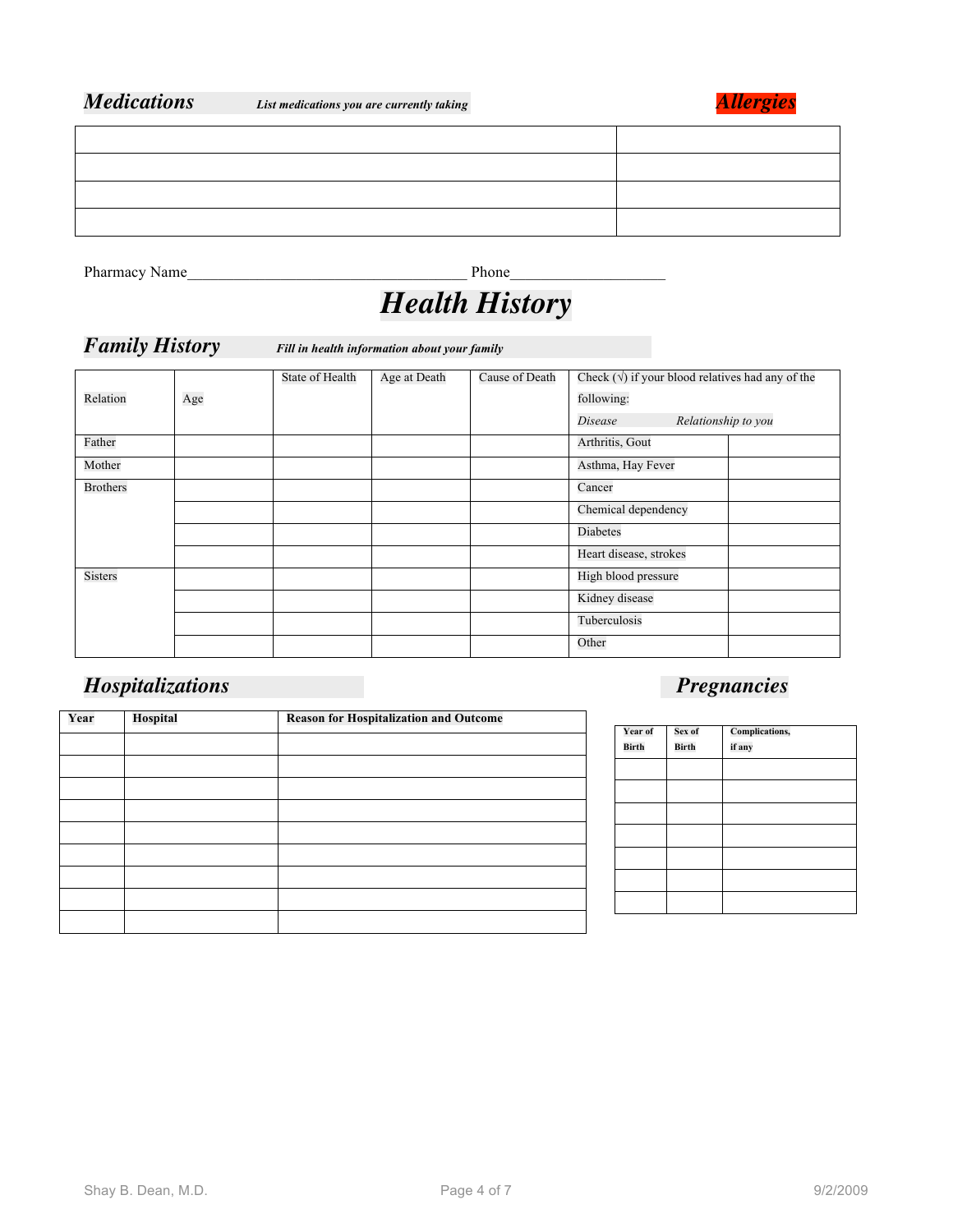## *Health Habits*

Check  $(\sqrt)$  which substances you use and describe how much you use.

| Caffeine |  |
|----------|--|
| Tobacco  |  |
| Drugs    |  |
| Other    |  |

Have you ever had a blood transfusion?  $\Box$  Yes  $\Box$  No

If yes, please give approximate dates:

| <b>Serious Illness/Injuries</b>   | Date           | Outcome |  |
|-----------------------------------|----------------|---------|--|
|                                   |                |         |  |
|                                   |                |         |  |
|                                   |                |         |  |
|                                   |                |         |  |
|                                   |                |         |  |
|                                   |                |         |  |
| Are you having pain at this time? | Yes            |         |  |
|                                   | N <sub>0</sub> |         |  |
| What level of pain? (1-10)        |                |         |  |
|                                   |                |         |  |
|                                   |                |         |  |

## *Occupational*

Check  $(\sqrt{ } )$  if your work exposes you to the following:

|             | <b>Stress</b>        |  |
|-------------|----------------------|--|
|             |                      |  |
|             | Hazardous substances |  |
|             | Heavy lifting        |  |
|             | Other                |  |
| Occupation: |                      |  |

I certify that the above information is correct to the best of my knowledge. I will not hold my doctor or any members of his/her staff responsible for any errors or omissions that I may have made in the completion of this form.

| Signature | )ate |
|-----------|------|

 $\mathcal{L}_\mathcal{L} = \{ \mathcal{L}_\mathcal{L} = \{ \mathcal{L}_\mathcal{L} = \{ \mathcal{L}_\mathcal{L} = \{ \mathcal{L}_\mathcal{L} = \{ \mathcal{L}_\mathcal{L} = \{ \mathcal{L}_\mathcal{L} = \{ \mathcal{L}_\mathcal{L} = \{ \mathcal{L}_\mathcal{L} = \{ \mathcal{L}_\mathcal{L} = \{ \mathcal{L}_\mathcal{L} = \{ \mathcal{L}_\mathcal{L} = \{ \mathcal{L}_\mathcal{L} = \{ \mathcal{L}_\mathcal{L} = \{ \mathcal{L}_\mathcal{$ 

Reviewed by Date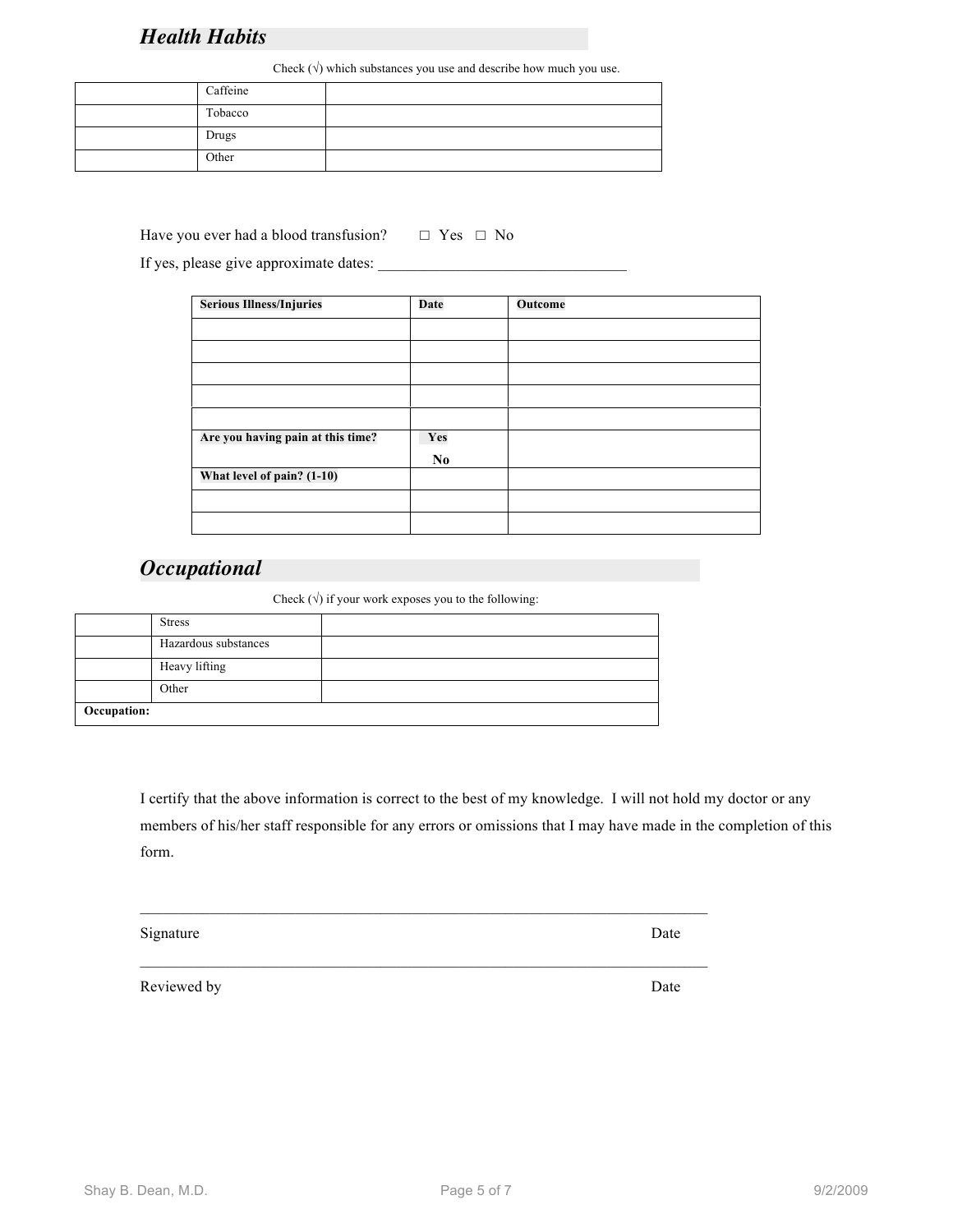# **Shay B. Dean, M.D. SUNSET HILLS SURGERY CENTER**

## **PATIENT PRIVACY**

Our surgery center is committed to securing the privacy of your health information. We have posted our **Notice of Privacy** in the reception area. You are not required to read this notice. However we would like your acknowledgement that you have been notified that we practice a privacy policy.

Signature \_\_\_\_\_\_\_\_\_\_\_\_\_\_\_\_\_\_\_\_\_\_\_\_\_\_ Date \_\_\_\_\_\_\_\_\_\_\_\_\_\_